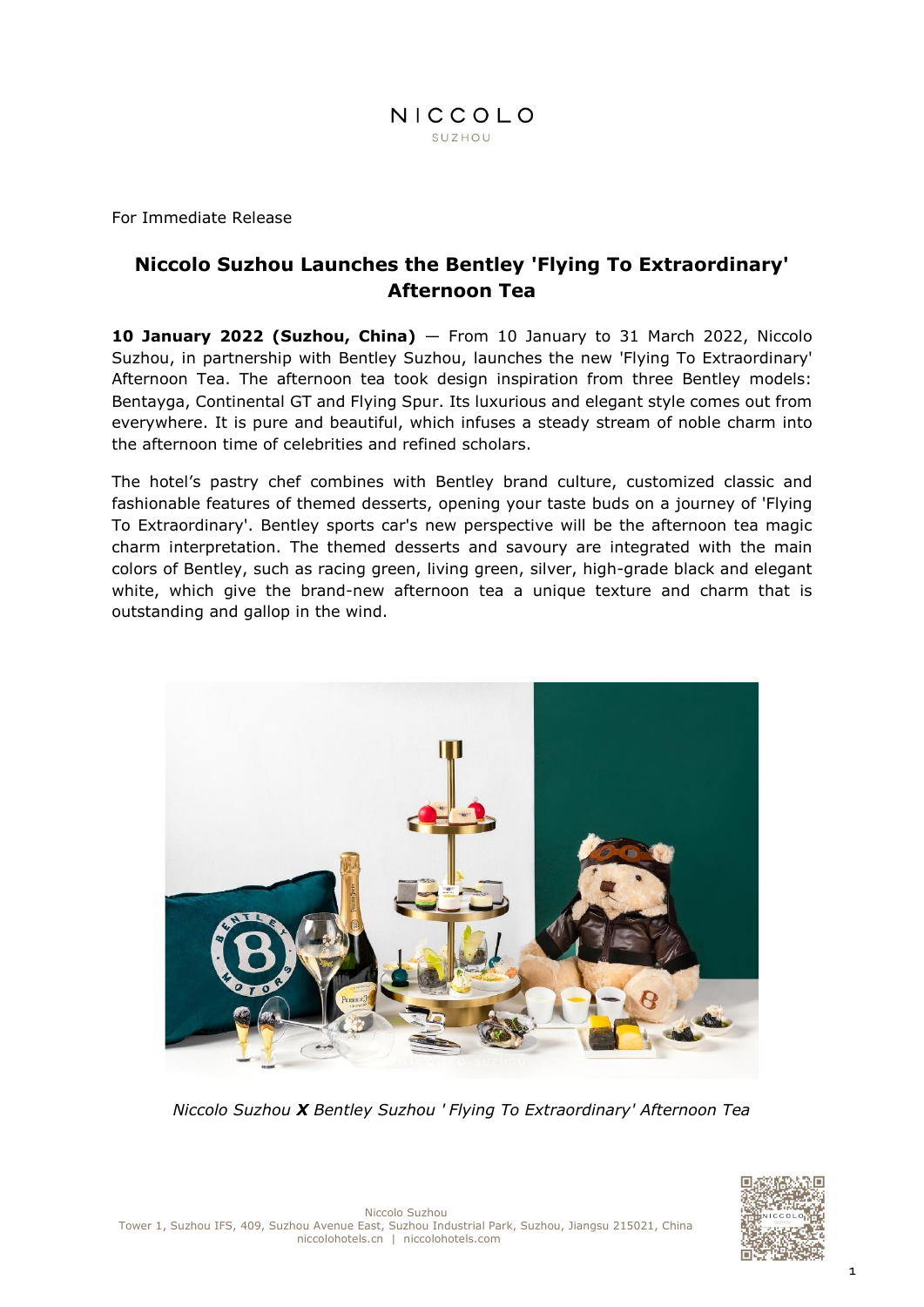

#### **'Flying To Extraordinary' Themed Specialty Refreshments:**



Bentley "Flying To Extraordinary" themed afternoon tea includes: 5 custom-made savouries, 6 Bentley themed desserts, 2 flavours of scones, pass around snacks and ice cream, as well as selected coffee and tea; You can also enjoy your afternoon tea at the Tea Lounge on the 115th floor with a selection of oysters with customized caviar, Niccolo Prosecco or Perrier Jouët Grand Brut Champagne.

#### **Desserts recommendation:**

Berry Sour Cream Cake: The inspiration comes from Bentley's sports car backrest, with a rhombus lattice pattern, retro elegance. Made with fresh berries, with thick butter fragrance, the whole cake tastes rich, just like comfortable and warm pillows.

Apricot Yogurt Mousse: Filled with 24-hour macerated apricot puree and pulp and served with yogurt mousse, The tire modeling reflects Bentley's sustainable development in energy; smart shuttle, surging forward, giving this dessert unique charm and flavor.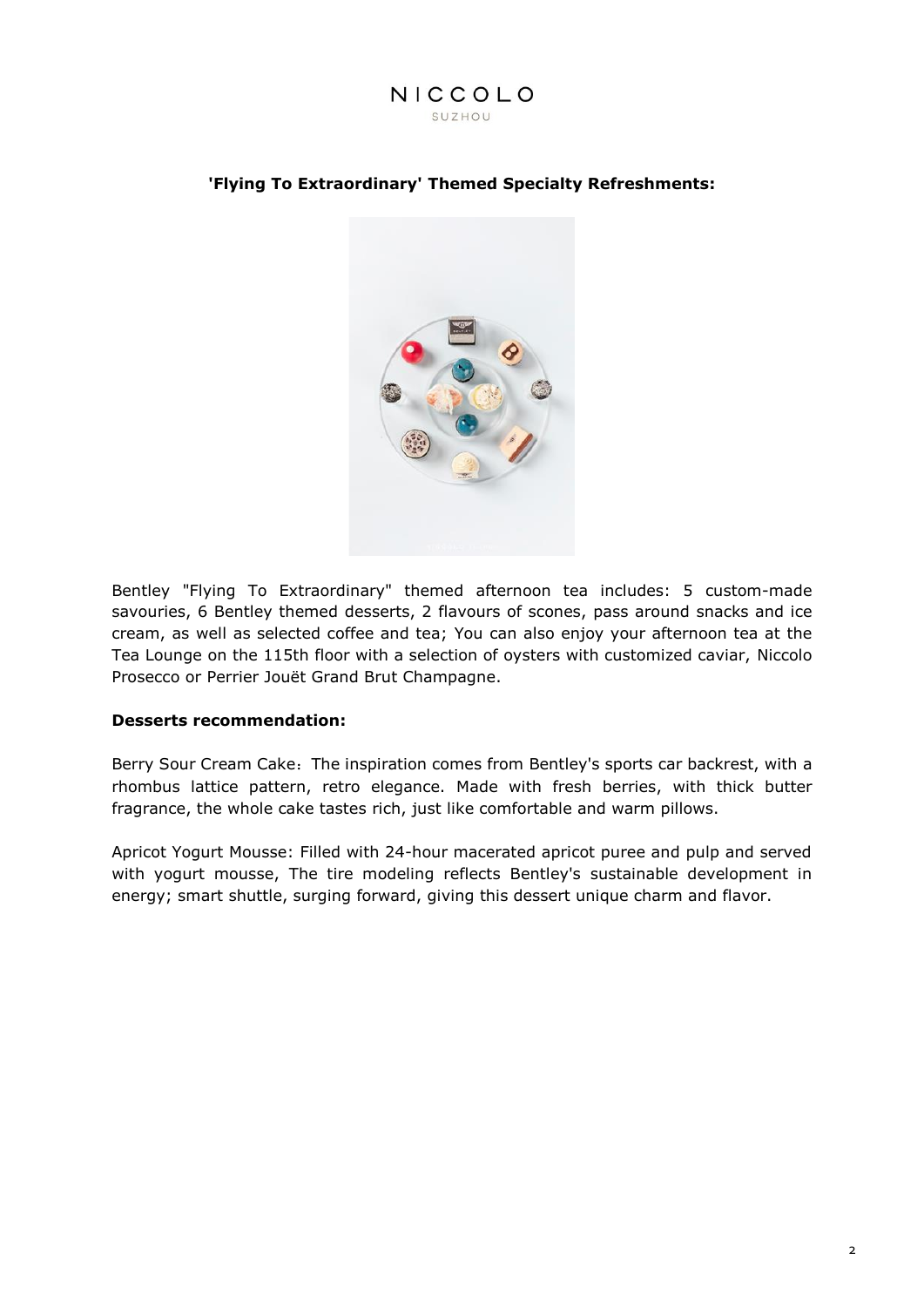

Pina Colada Gateaux: Pure white coconut cake with intense pineapple and vanilla aromas, creamy with coconut puree and coconut wine, full of Southeast Asian style, diners can experience Bentley's passion for exploring the world.

Pistachio Macaroon: Pistachio chocolate macarons filled with Bentley Racing Green cream, paired with crisp macarons in black and white, the exterior is decorated with bentley's iconic B LOGO.



#### **Savouries recommendation:**

Foie Gras, Almond and Cherry Terrine: Different from the traditional red color, using a bluish Bentley racing green colouring, sous-vide foie gras has a rich texture, with crunchy almonds and soft cherry filling. It's crispy on the outside, tender on the inside, smooth and melt-in-the-mouth.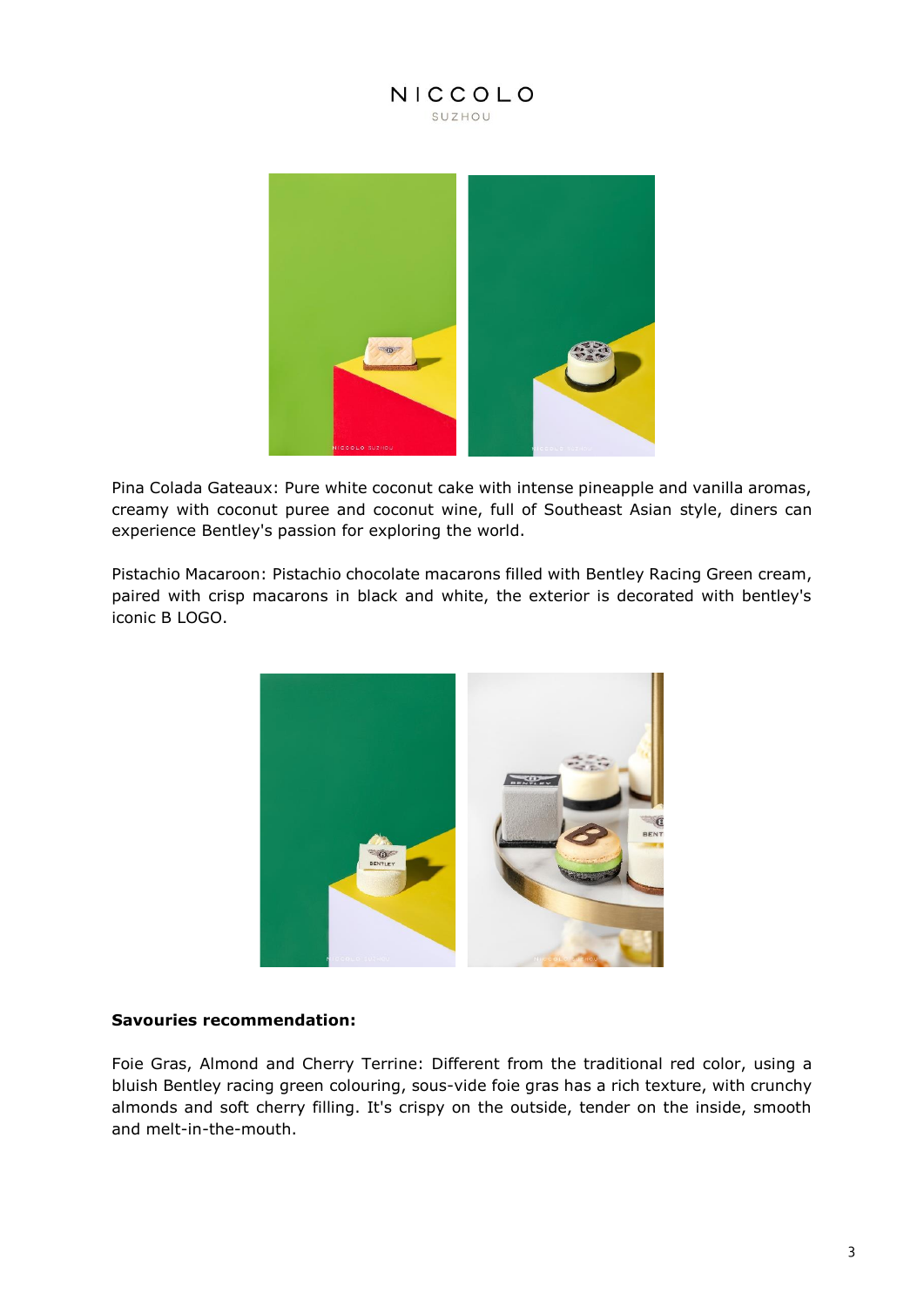Light Smoked Salmon Tartar: Fresh smoked salmon, mixed with mascarpone cheese, garnished with crispy rice flakes, add a salty artistic touch, consistent with Bentley's innovative concept, creating a refreshing and unique experience both visually and tastefully.



' Flying To Extraordinary' Afternoon Tea of Niccolo Suzhou aims to delight our distinguished guests while bringing both luxury fashion and extraordinary style during their leisure afternoon. Buy the Bentley themed afternoon tea, you will have the chance to get a Bentley VIP exclusive test drive experience voucher, and the limited edition Bentley Bear priced at RMB 988.



## **Niccolo Suzhou X Bentley Suzhou 'Flying To Extraordinary' Afternoon Tea**

**Time:** 14:00 – 17:00 Daily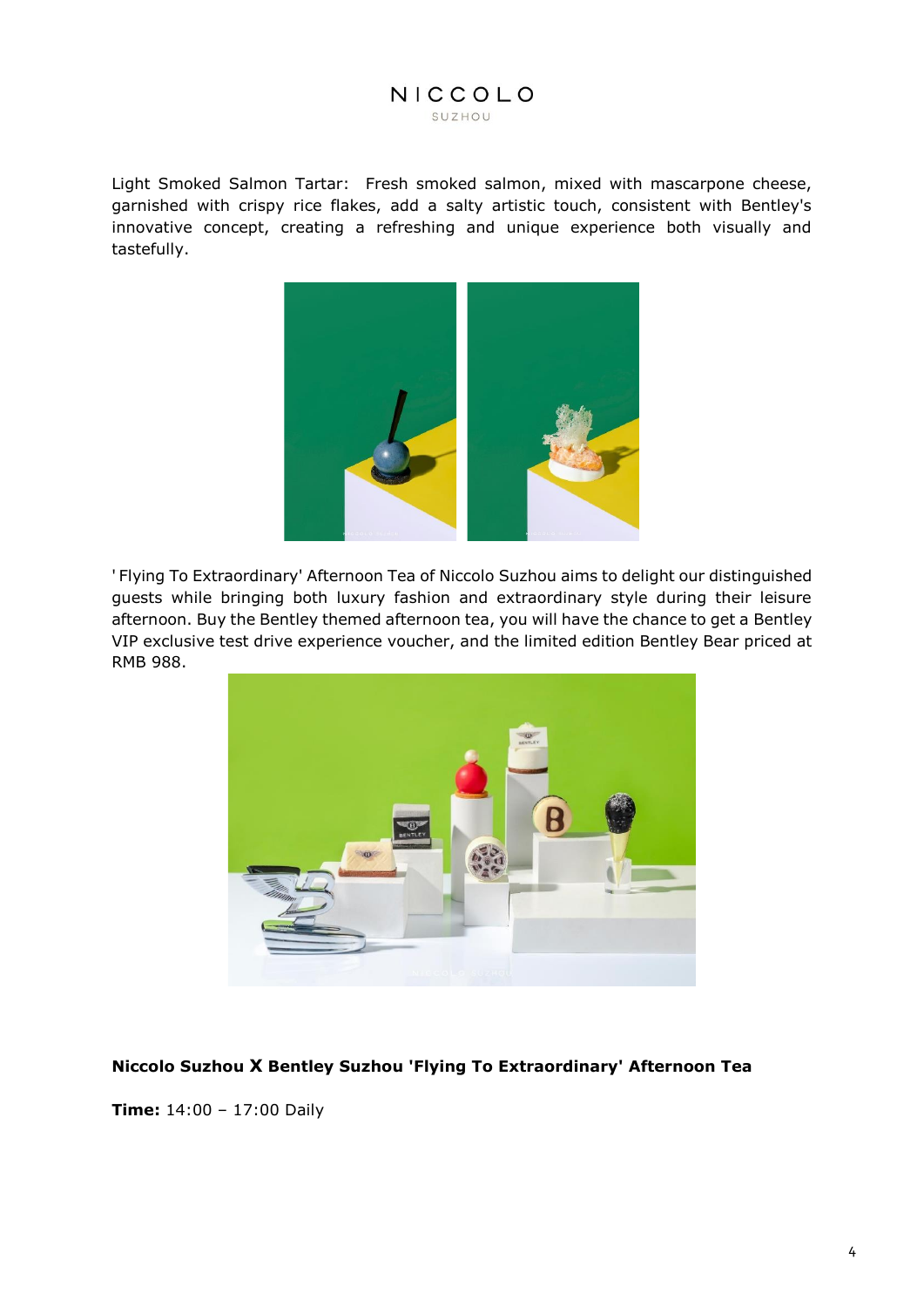#### **Price:**

RMB 688 net including freshly brewed coffee or tea, petit oyster with Niccolo Caviar, plus two glasses of Niccolo Prosecco.

RMB 798 net including freshly brewed coffee or tea, petit oyster with Niccolo Caviar, plus two glasses of Perrier Jouët Grand Brut Champagne



## **The Tea Lounge**

A treasured tradition receives stylish and artistic treatment at The Tea Lounge on level 115. Ideal for guests in search of the quintessential tea experience, The Tea Lounge offers an exclusive selection of specially curated teas and coffees served with exquisite Western and Asian homemade sweet and savoury signature delicacies. With stunning views of Jinji Lake, Afternoon Tea at Niccolo Suzhou is the talk of the town and a must-try, sought-after ritual for Suzhou visitors and connoisseurs.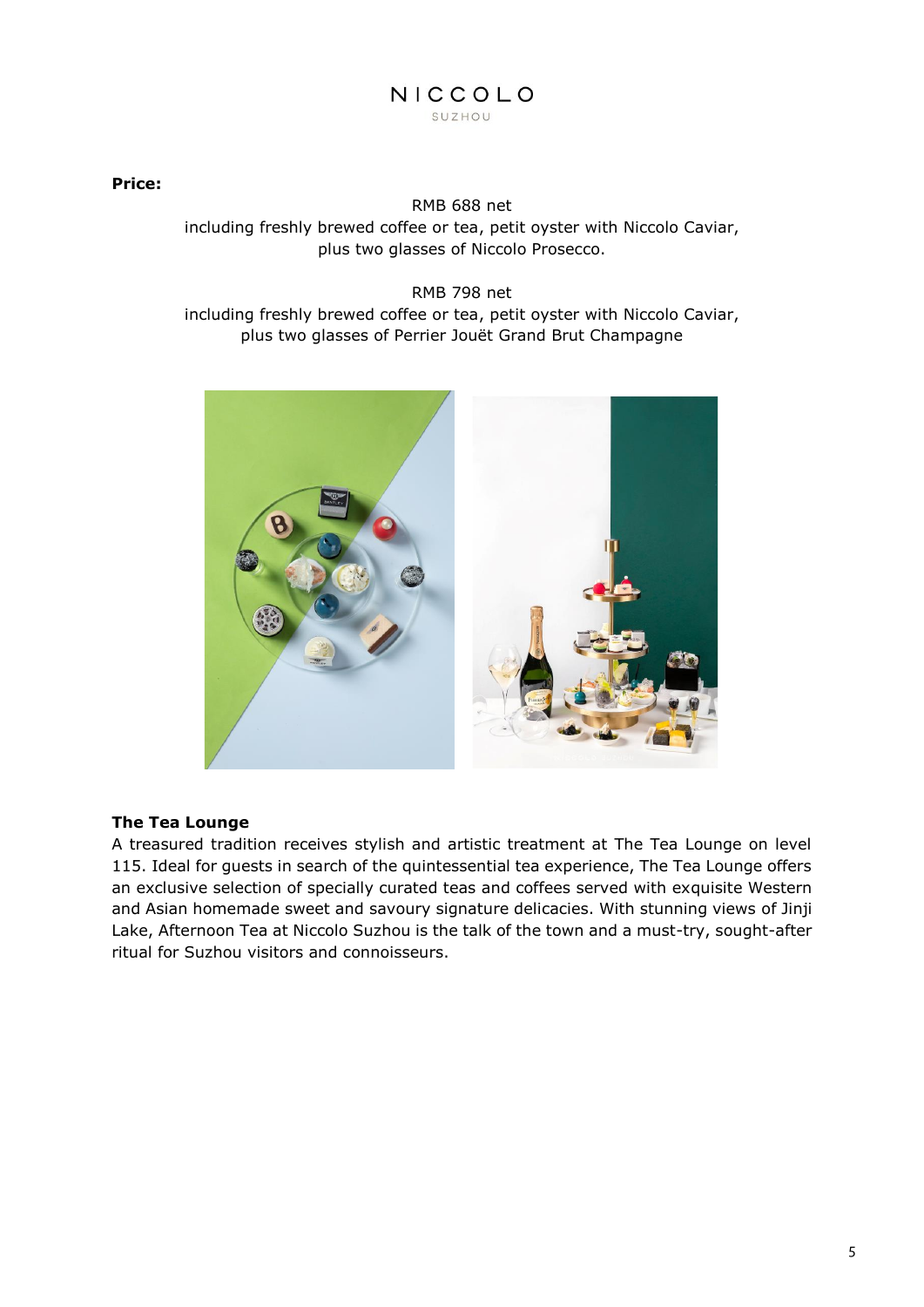

Location: Hotel 115 Floor Operation Hours: 10:00 – 22:00

For more information, please visit the official WeChat account "Niccolo Suzhou". For reservations or information, please call Niccolo Suzhou at 0512 6068 8888 at least one day in advance or visit us at 409 East Suzhou Avenue, Suzhou Industrial Park.

\*END\*

## **About Partners - Bentley Suzhou**

Bentley Suzhou is the only authorized dealer of Bentley in Suzhou, which is invested by Porsche Holdings of Austria. It Provides various of services certificated by manufacturer, including all-line of new cars sale of Bentley, original parts, after-sales service and feedback system services, etc.

Address: 2588 Taiyang Road, Xiangcheng District, Suzhou, Jiangsu Province, China Tel: 0512 – 8888 8666 Website: [www.suzhou.bentleymotors.com](http://www.suzhou.bentleymotors.com/) WeChat: BentleySuzhou

#### **About Niccolo Suzhou NEW ENCOUNTERS. TIMELESS PLEASURES.**

Niccolo Suzhou features 233 spacious, chic and elegant guestrooms including 20 suites. Sky-high destination dining offers include Niccolo Kitchen, The Tea Lounge and BAR 115. The event spaces on the 116<sup>th</sup> floor make the perfect venues for various occasions, while the ultimate sanctuary of well-being and fitness on the  $117<sup>th</sup>$  floor delivers an exquisite experience for the senses. For more information, visit [niccolohotels.com.](file:///I:/4%20-%20MARCOM/3.%20PR/3.%20Press%20Release/2021.4.16%20approve/Niccolo%20Suzhou%20features%20233%20spacious,%20chic%20and%20elegant%20guestrooms%20including%2020%20suites.%20Sky-high%20destination%20dining%20offers%20include%20Niccolo%20Kitchen,%20The%20Tea%20Lounge%20and%20Bar%20115.%20The%20event%20spaces%20on%20the%20116th%20floor%20make%20the%20perfect%20venues%20for%20various%20occasions,%20while%20the%20ultimate%20sanctuary%20of%20well-being%20and%20fitness%20on%20the%20117th%20floor%20delivers%20an%20exquisite%20experience%20for%20the%20senses.%20For%20further%20information,%20please%20contact%20your%20travel%20professional%20or%20visit%20niccolohotels.com.)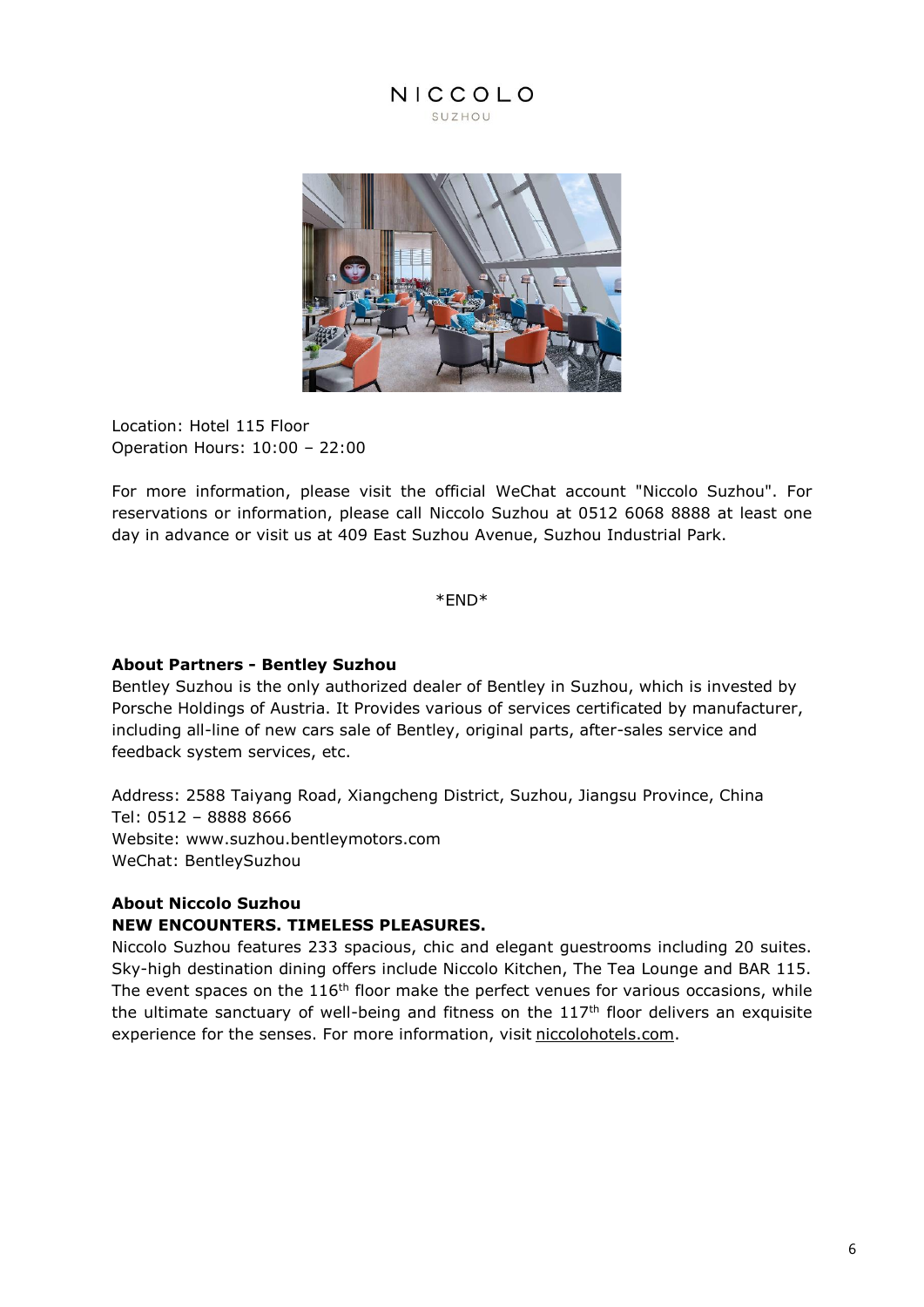

#### **About GHA DISCOVERY**

Launched in 2010, GHA DISCOVERY is the world's largest loyalty programme for independent hotel brands, featuring more than 500 hotels, resorts and palaces across 35 brands. Members enjoy VIP recognition, thoughtful benefits and generous rewards at home or away. Recently the programme has evolved to include an additional tier and flexible paths to upgrade through nights/stays, eligible purchases or number of brands stayed, making it easier and faster for members to reach elite status. Unlike more traditional programmes, GHA DISCOVERY does not ask members to count points towards their next upgrade. Instead, members earn and spend DISCOVERY Dollars (D\$), an exclusive rewards currency. They also enjoy members-only Experiences curated by each hotel and have access to properties close to home, without a stay, through member-only Local Offers.

For more information about GHA DISCOVERY or to join, visit www.ghadiscovery.com or download the GHA DISCOVERY mobile app. Travellers can also connect with GHA DISCOVERY on Instagram and Facebook.

#### **About Ultratravel Collection**

Ultratravel Collection brings together hotels of distinction for the discerning traveller. Its membership is reserved for the very best hotels and resorts in the world – genuinely luxurious and iconic properties that deliver the finest service and personalised guest experiences. Member hotels share an integrated global platform for guest recognition and loyalty rewards, the DISCOVERY programme from partner Global Hotel Alliance, as well as beneficial relationship with the multi-media brand Ultratravel, the other founding partner of Ultratravel Collection. For more information, visit ultratravelcollection.com

**\* \* \***